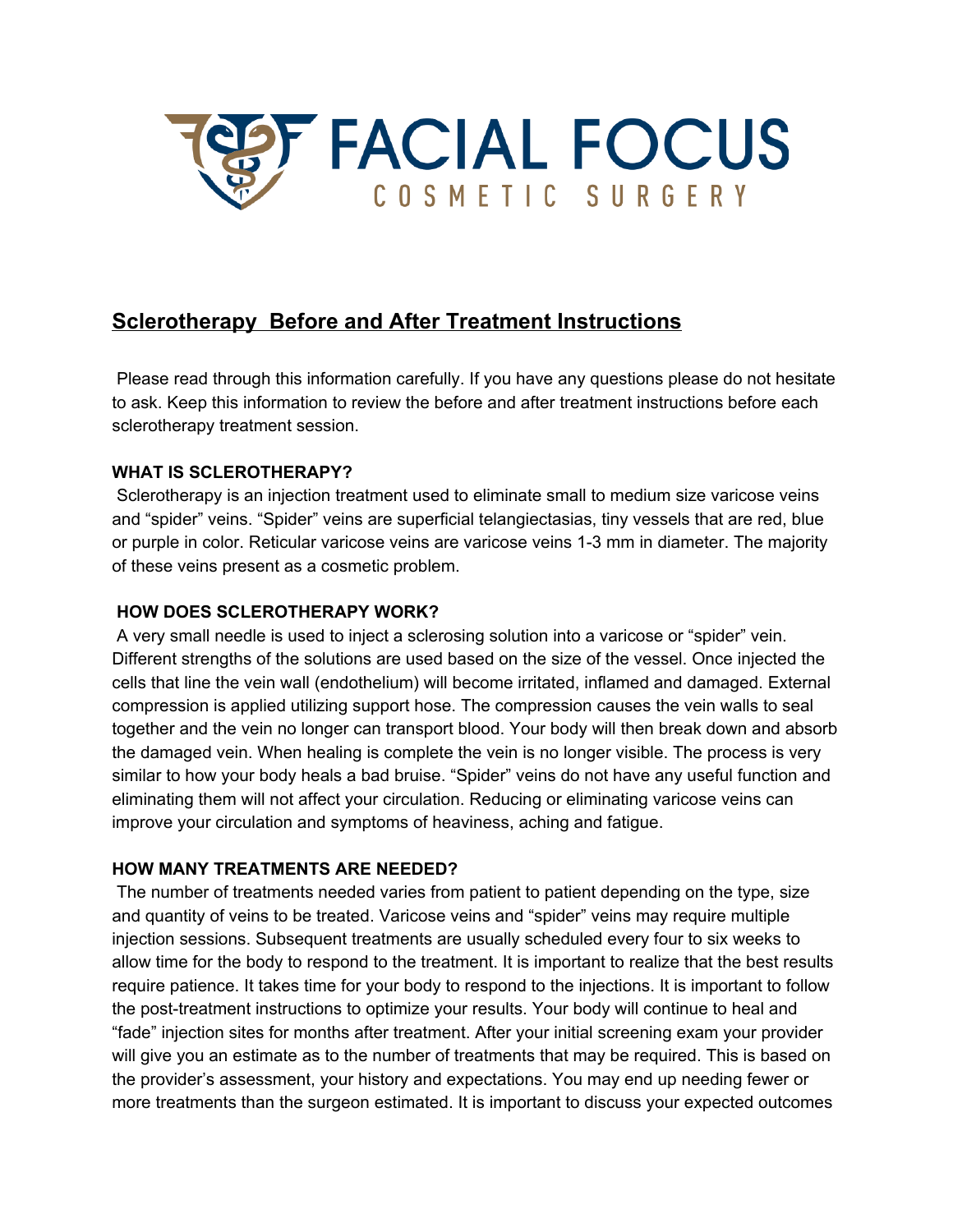with your provider and to keep them realistic. Your provider will do everything possible to meet or exceed your expectations.

### **WHAT TO EXPECT:**

Photographs will be taken before treatment is initiated. This helps to monitor your progress. Your legs will look worse before they look better. After the vein is damaged the body needs time to heal. Most people will notice a dramatic improvement approximately four weeks after their initial treatment. Maximal improvement often takes several months and several treatments. There is no guarantee sclerotherapy will be effective in every case. Some veins and areas will need to be retreated. Recurrence of the same vein treated rarely occurs with proper injection technique and compliance with post treatment instructions. New varicose veins or "spider" veins may form requiring subsequent treatment. Periodic re-evaluations are encouraged so that any new veins that develop can be injected before they become too large or too numerous.

#### **COMMON SIDE EFFECTS:**

**ITCHING** - you may experience itching around the area injected. If this occurs, it is usually mild and lasts for one to two days.

**HYPERPIGMENTATION** - a light brown discoloration of the skin may develop along the vein in the area injected. Approximately 20-30% of patients treated note the discoloration, which is lighter and less obvious than the vein being treated. The hyper pigmentation usually fades in a couple weeks, but may take several months to a year to totally resolve. There is a one-percent incidence of hyper pigmentation continuing after one year. Exposure to sunlight may also cause hyper pigmentation. Try to avoid sun exposure for 6 weeks following a treatment. It is highly recommended that a sun block of at least 45 spf be used. A small amount of blood may become trapped and hardened in the vein when injecting varicose veins or some "spider" vein complexes. This may feel like a knot or cord and it may look dark blue or bruised. This is a common occurrence. You may need to return before your next treatment so this area can be drained to remove the trapped blood. This will reduce the hyper pigmentation that can occur. The chance of this occurring can be decreased with proper compression of the vein and use of compression hose after your treatment.

**TELANGIECTATIC MATTING** - the formation of new, fine "spider" veins in the area injected occurs in approximately 10% of patients injected. The exact reason for this occurring is unknown. If untreated, the matting usually resolves in three to twelve months, but very rarely it can be permanent. If the matting does not fade it can be re-injected or treated with a laser/light source.

**PAIN** - it is common to have some tenderness at the injection site. Injection of the sclerosing agent can be uncomfortable, but is usually well tolerated by most patients. The discomfort is temporary, lasting one to at most seven days. Acetaminophen (Tylenol) can be used if needed, according to product directions.

**BRUISING** - may occur at the injection site. Bruising may be minimized by avoiding Aspirin and Ibuprofen products for ten days before and after each treatment session.

#### **RARE SIDE EFFECTS:**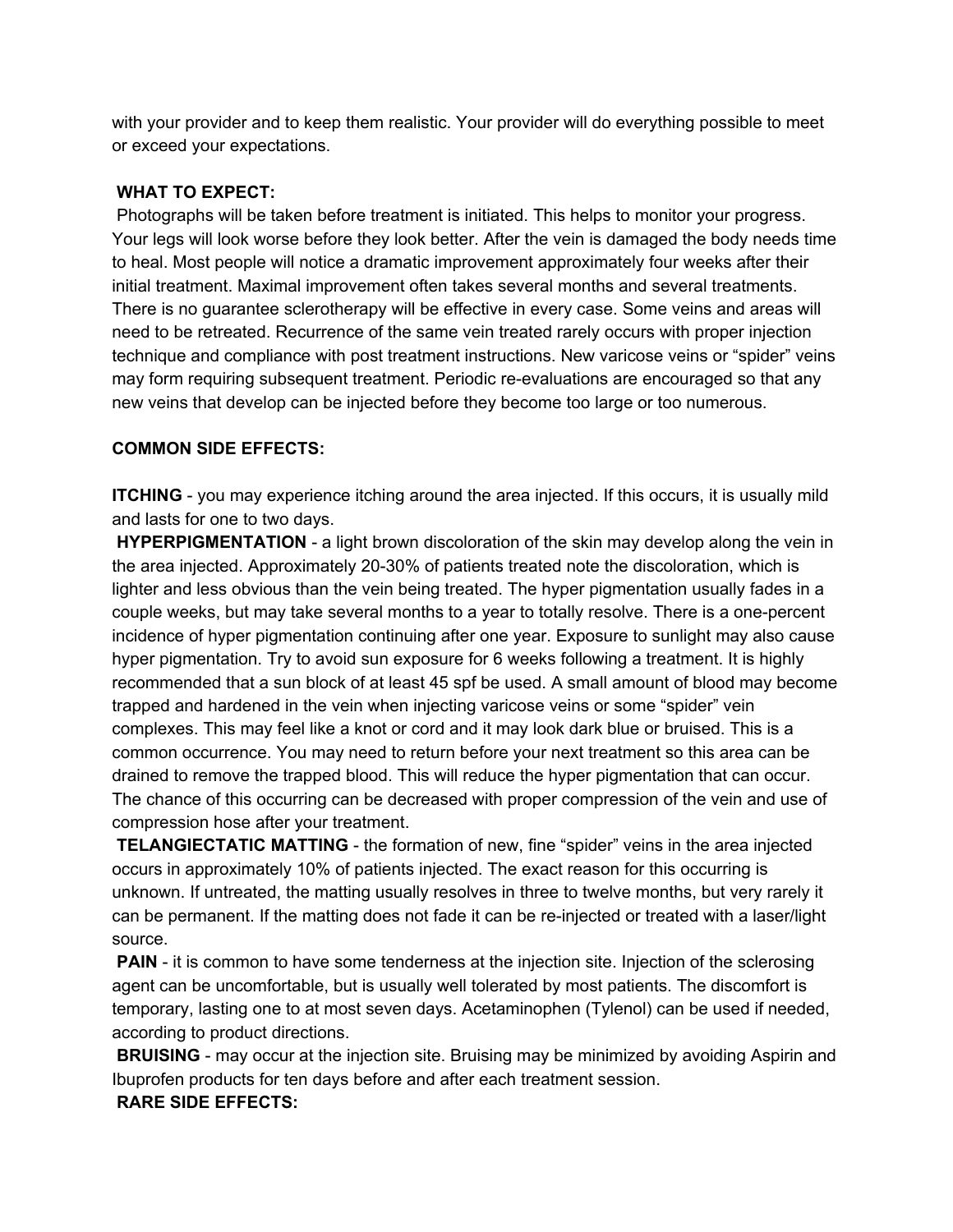**ULCERATION AT INJECTION SITE** - very rarely a small ulcer will occur at the site where the vein is injected. An ulcer can take four to six weeks to completely heal. A small scar may result. **ALLERGIC REACTION -** there is a very rare incidence of an allergic reaction to the solution injected. You will be observed for such reaction and will be treated appropriately should it occur. Please inform us of any allergic history.

**PULMONARY EMBOLUS/DEEP VEIN THROMBOSIS** - a blood clot to the lungs/a blood clot in the deep vein. In the medical literature there is an extraordinarily low incidence of this complication.

**ALTERNATIVES TO SCLEROTHERAPY:** You may choose no therapy. The existing varicose and "spider" veins may progress and new veins may form. You should be re-evaluated periodically to monitor your condition for changes. You may choose to wear compression support hose (if this is an appropriate treatment for your problem). Compression hose promote venous blood return to the heart. If support hose are worn faithfully, symptoms such as aching, heaviness and tiredness are often alleviated. They also may help prevent the progression and formation of varicose and "spider veins".

# **SCLEROTHERAPY PRE TREATMENT INSTRUCTIONS:**

**COMPRESSION HOSE** - are required to be worn immediately after each injection treatment or if you have had aspiration of trapped blood from an injected vein. You cannot be injected without your compression hose. The hose must be worn continuously 24 hours a day and for 3-5 days. They may be removed to be laundered, preferably at night while you are inactive. Your provider may adjust the length of time to wear your hose. The compression hose are critical to the success of the treatment.

**LEG PREPARATION** - do not apply oil, lotion or powder to your legs the night before or the day of your injections.

**CLOTHING** - bring a pair of loose, comfortable shorts to wear during your treatment. Dress in loose clothes and comfortable shoes to accommodate the cotton balls, tape and hose after your treatment.

**MEDICATIONS** - discontinue Aspirin (Bufferin, Anacin etc.) , Ibuprofen (Motrin, Advil, Aleve etc.) and Tumeric for 10 days before and after injections to reduce bruising. Acetaminophen (Tylenol) is allowed.

**TIME ALLOTMENT** - a sclerotherapy treatment should last approximately 60 minutes. You should arrive 10-15 minutes early for your first sclerotherapy treatment to allow time for photographs and to sign your consents. You should then allow an additional 10 minutes to apply your support hose, get dressed and to check out of the office. If you need to cancel or reschedule your sclerotherapy treatment, please give our office at least 48 hours notice. **PHOTOGRAPHS** - photographs will be taken before your first treatment to document progress

and/or for the purpose of medical education, research, scientific publication or educational presentations. You will not be identified in your photographs and informed consent will be obtained before you are photographed

# **SCLEROTHERAPY POST TREATMENT INSTRUCTIONS:**